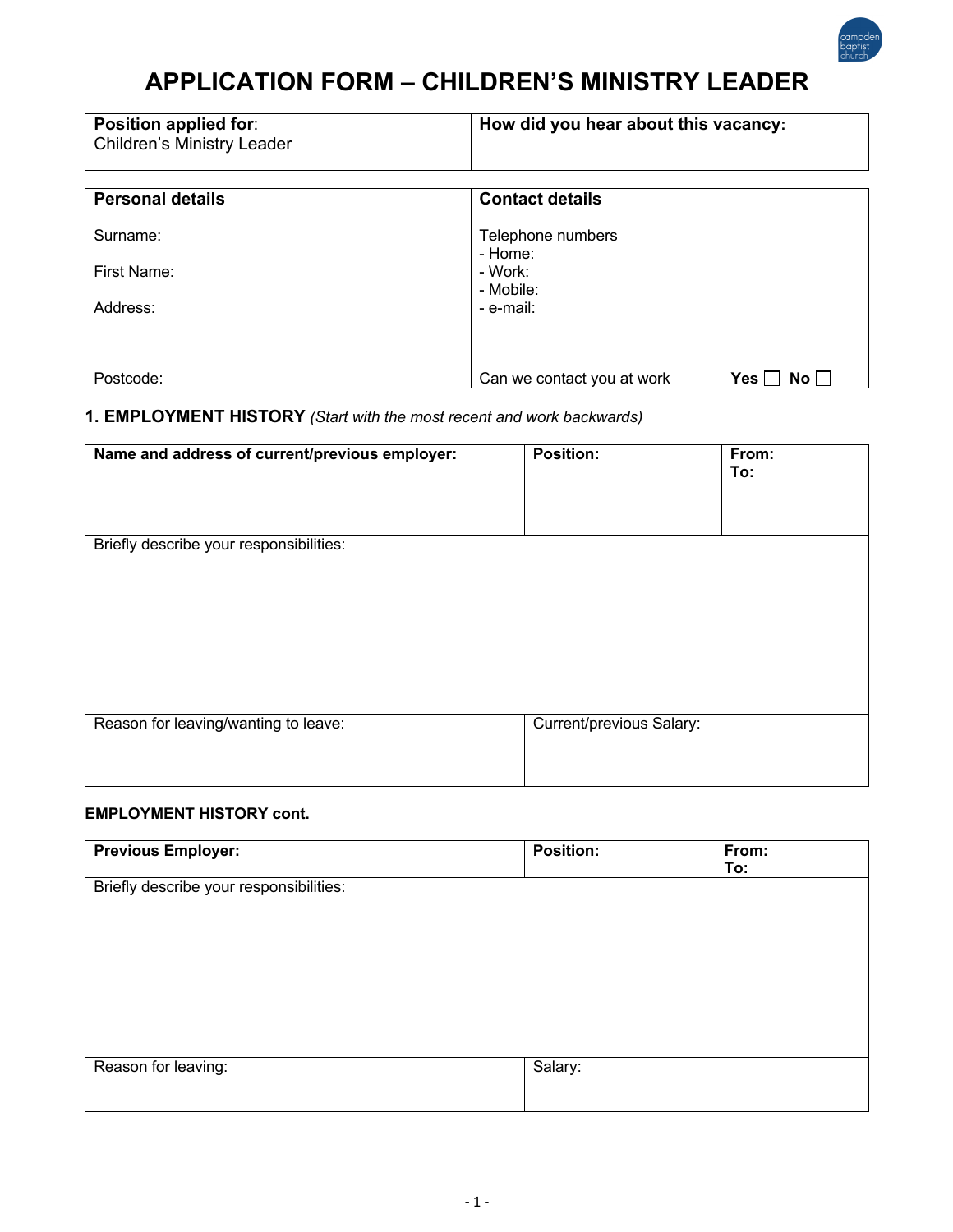|                                                                                             |                  | campd<br>baptist<br>church |
|---------------------------------------------------------------------------------------------|------------------|----------------------------|
| <b>Previous Employer:</b>                                                                   | <b>Position:</b> | From:<br>To:               |
| Briefly describe your responsibilities:                                                     |                  |                            |
| Reason for leaving:                                                                         | Salary:          |                            |
| <b>Previous Employer:</b>                                                                   | <b>Position:</b> | From:                      |
|                                                                                             |                  | To:                        |
|                                                                                             |                  |                            |
|                                                                                             | Salary:          |                            |
| Briefly describe your responsibilities:<br>Reason for leaving:<br><b>Previous Employer:</b> | Position:        | From:<br>To:               |

## **2. EDUCATION AND QUALIFICATIONS**

| Please provide details of your place of education both<br><b>Secondary and Further Education:</b> | <b>Subjects studied:</b> | <b>Qualifications:</b> |
|---------------------------------------------------------------------------------------------------|--------------------------|------------------------|
|                                                                                                   |                          |                        |
|                                                                                                   |                          |                        |
|                                                                                                   |                          |                        |
|                                                                                                   |                          |                        |
|                                                                                                   |                          |                        |
|                                                                                                   |                          |                        |
|                                                                                                   |                          |                        |
|                                                                                                   |                          |                        |
|                                                                                                   |                          |                        |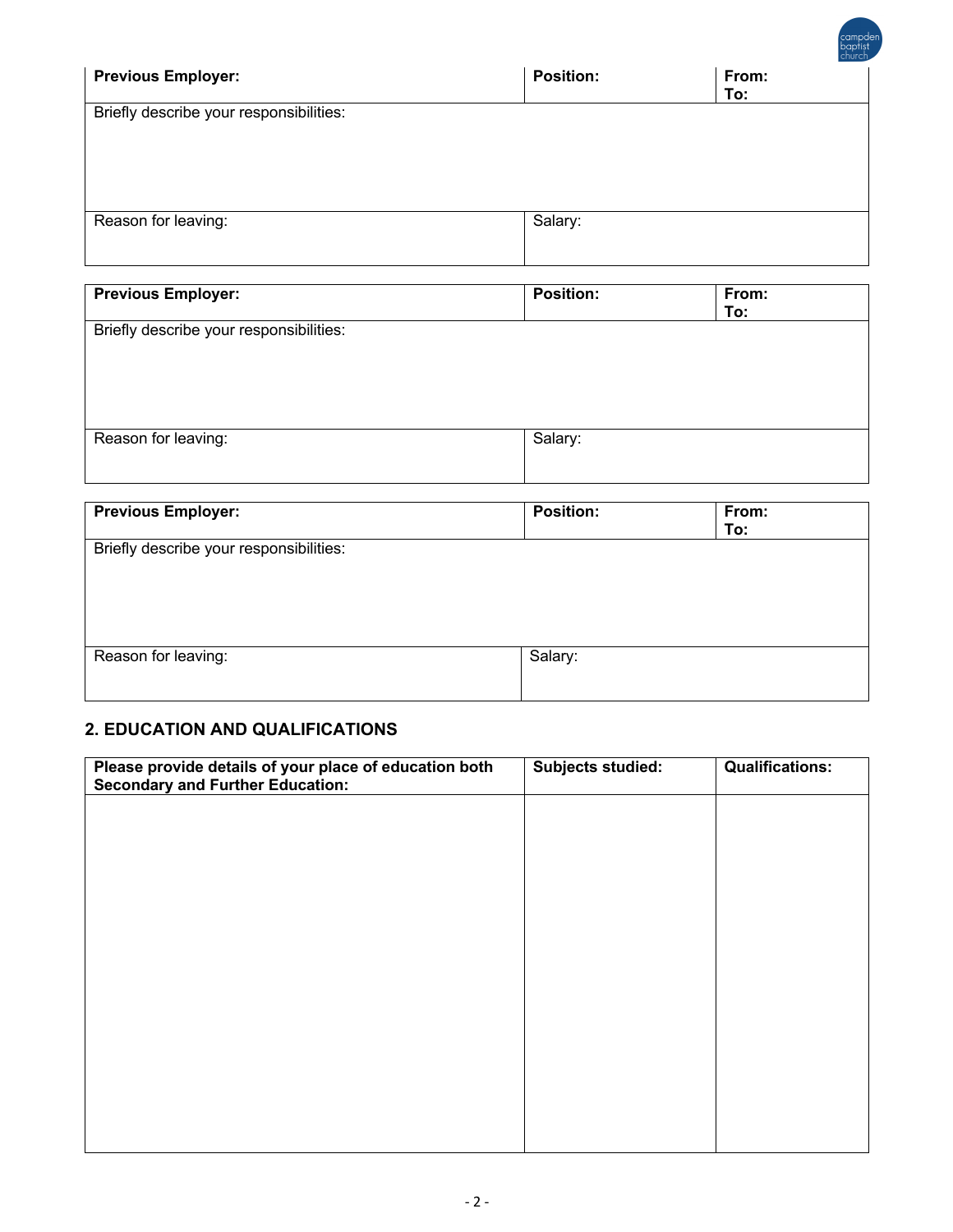



**Please list any relevant training received:**

## **4. INFORMATION TECHNOLOGY**

**Please list details of IT packages used and level of competence:**

**Membership of Professional Bodies:**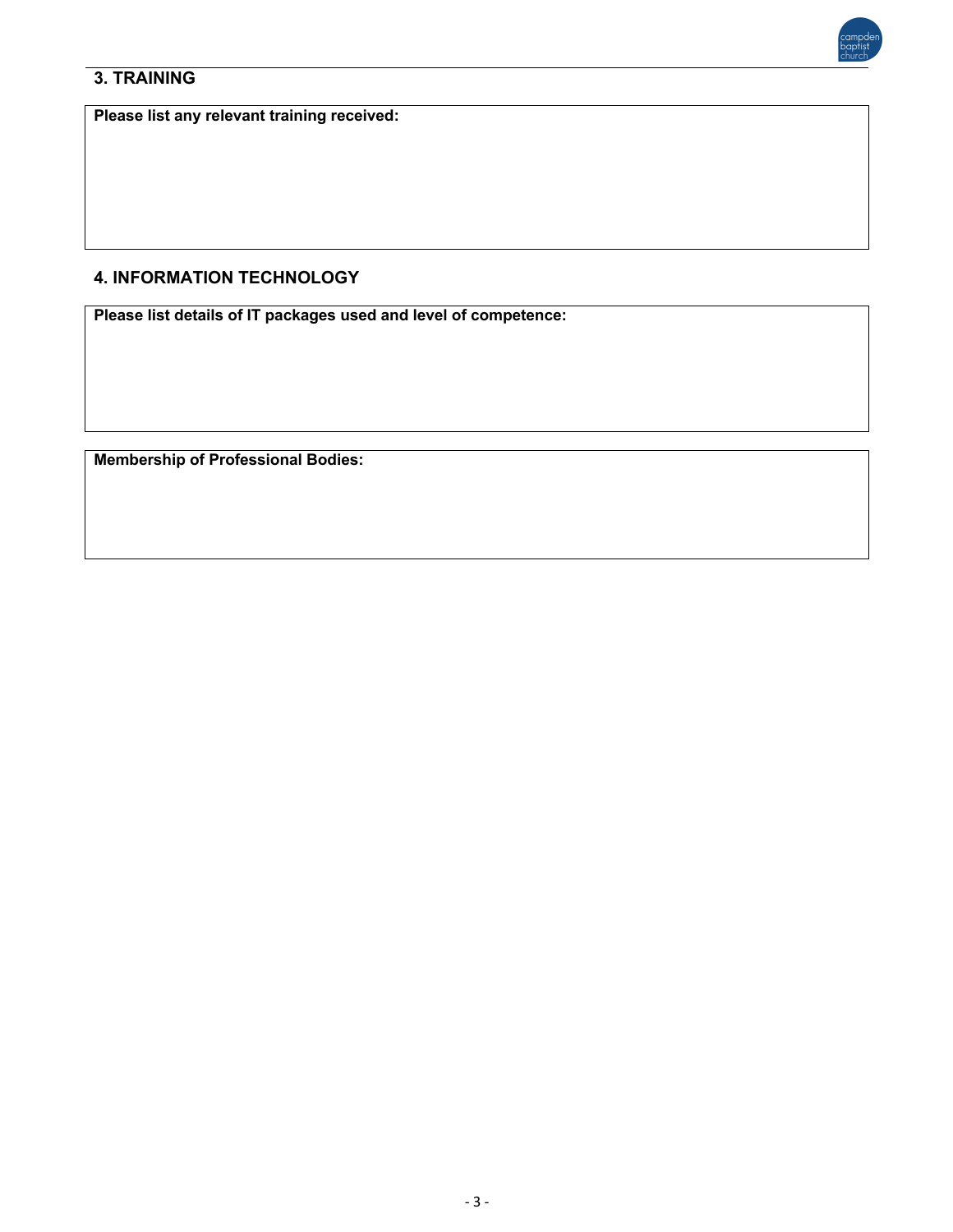

#### **5. PERSONAL FAITH**

**Describe how and why you became a Christian and what have been the key moments in your Christian life so far:**

**Describe how your faith makes a difference to your life and your current involvement as a disciple, both with a church and in your everyday living:**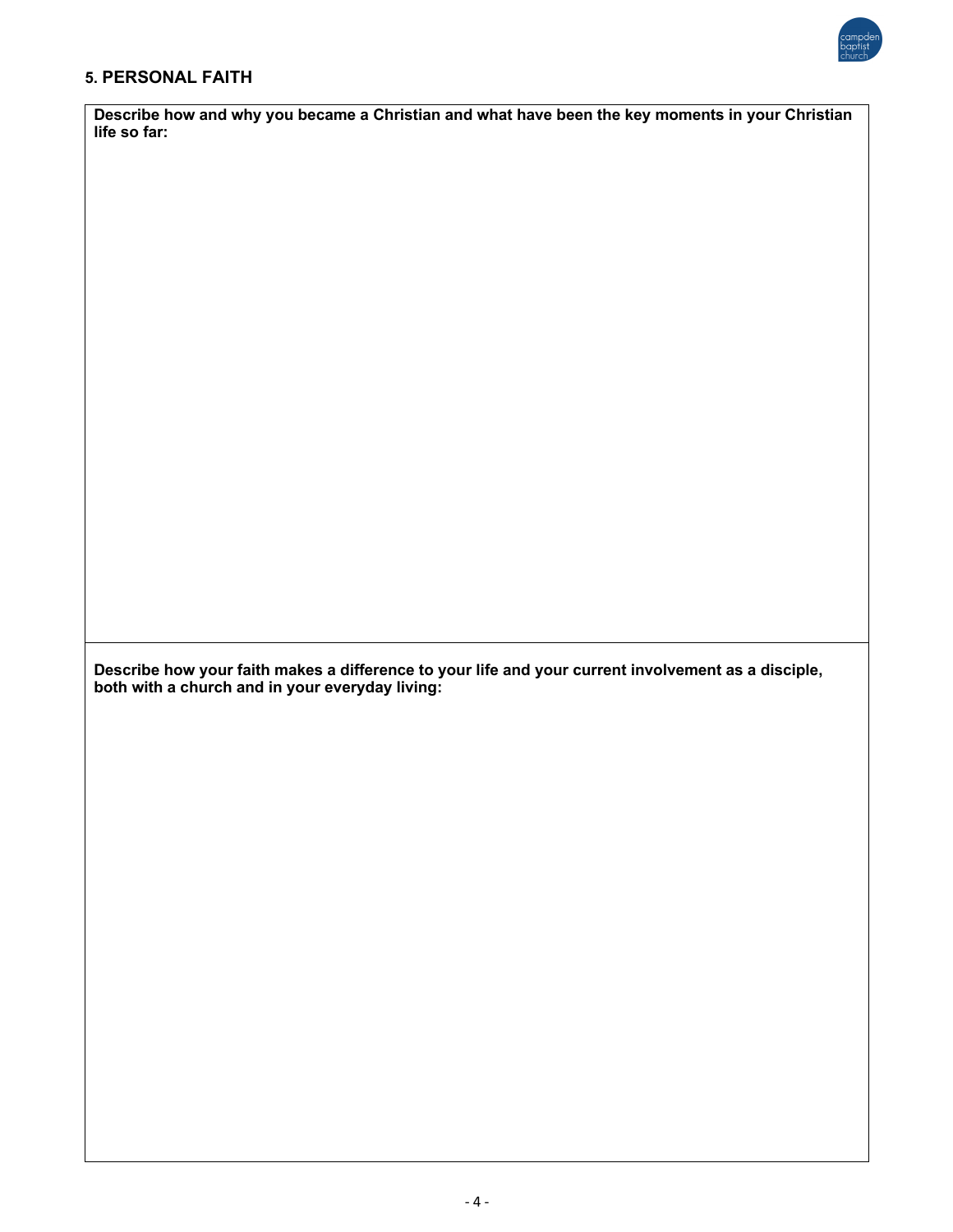

## **6. VALUES**

| Please provide examples of how you live the following values                    |
|---------------------------------------------------------------------------------|
| Prayer:                                                                         |
|                                                                                 |
|                                                                                 |
|                                                                                 |
|                                                                                 |
| Teamwork:                                                                       |
|                                                                                 |
|                                                                                 |
|                                                                                 |
| Respect:                                                                        |
|                                                                                 |
|                                                                                 |
|                                                                                 |
| Truth:                                                                          |
|                                                                                 |
|                                                                                 |
|                                                                                 |
|                                                                                 |
| <b>Personal Devotional Life:</b>                                                |
|                                                                                 |
|                                                                                 |
|                                                                                 |
|                                                                                 |
| Please provide a list of the books / articles you've read in the last 6 months. |
|                                                                                 |
|                                                                                 |
|                                                                                 |
|                                                                                 |
|                                                                                 |
|                                                                                 |
|                                                                                 |
|                                                                                 |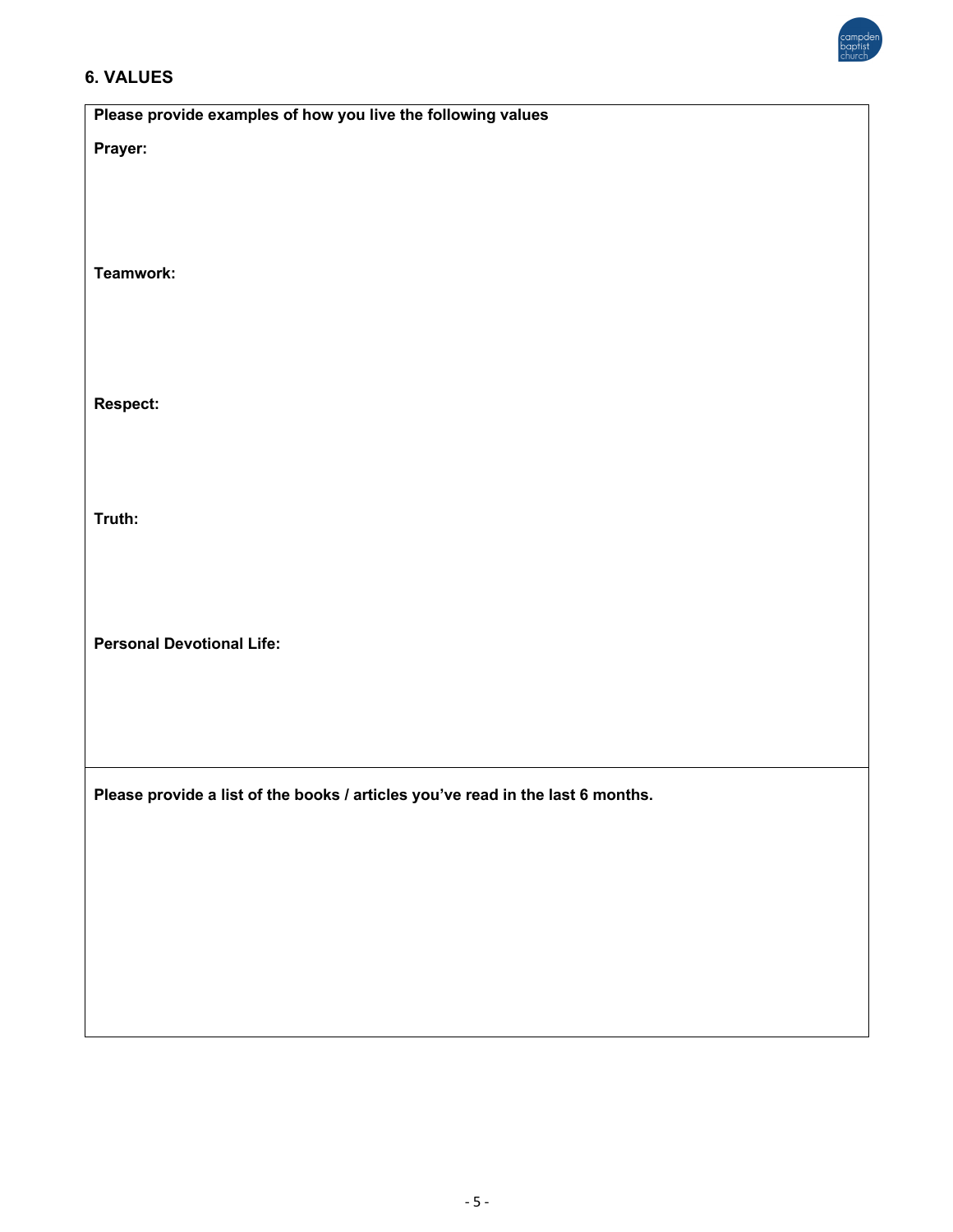**Please add additional information to support your application by providing us with details of your experience that meet the requirements of the job description and person specification.**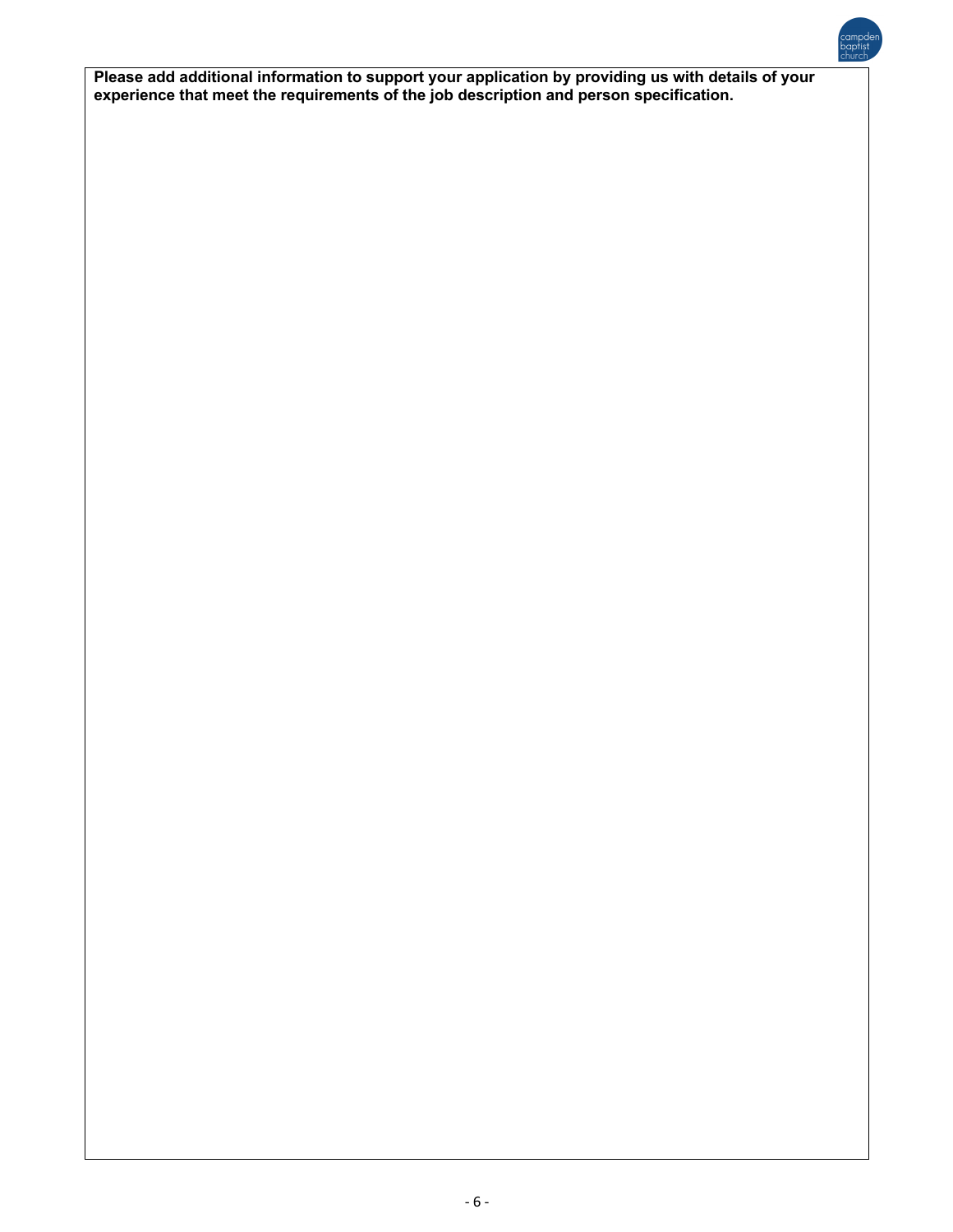

## **7. GENERAL INFORMATION**

#### **8. INTERESTS OUTSIDE WORK**

**Please give details of your interests and hobbies:**

### **9. INTERVIEW REQUIREMENTS**

**If you require any particular arrangements when attending an interview please give details:**